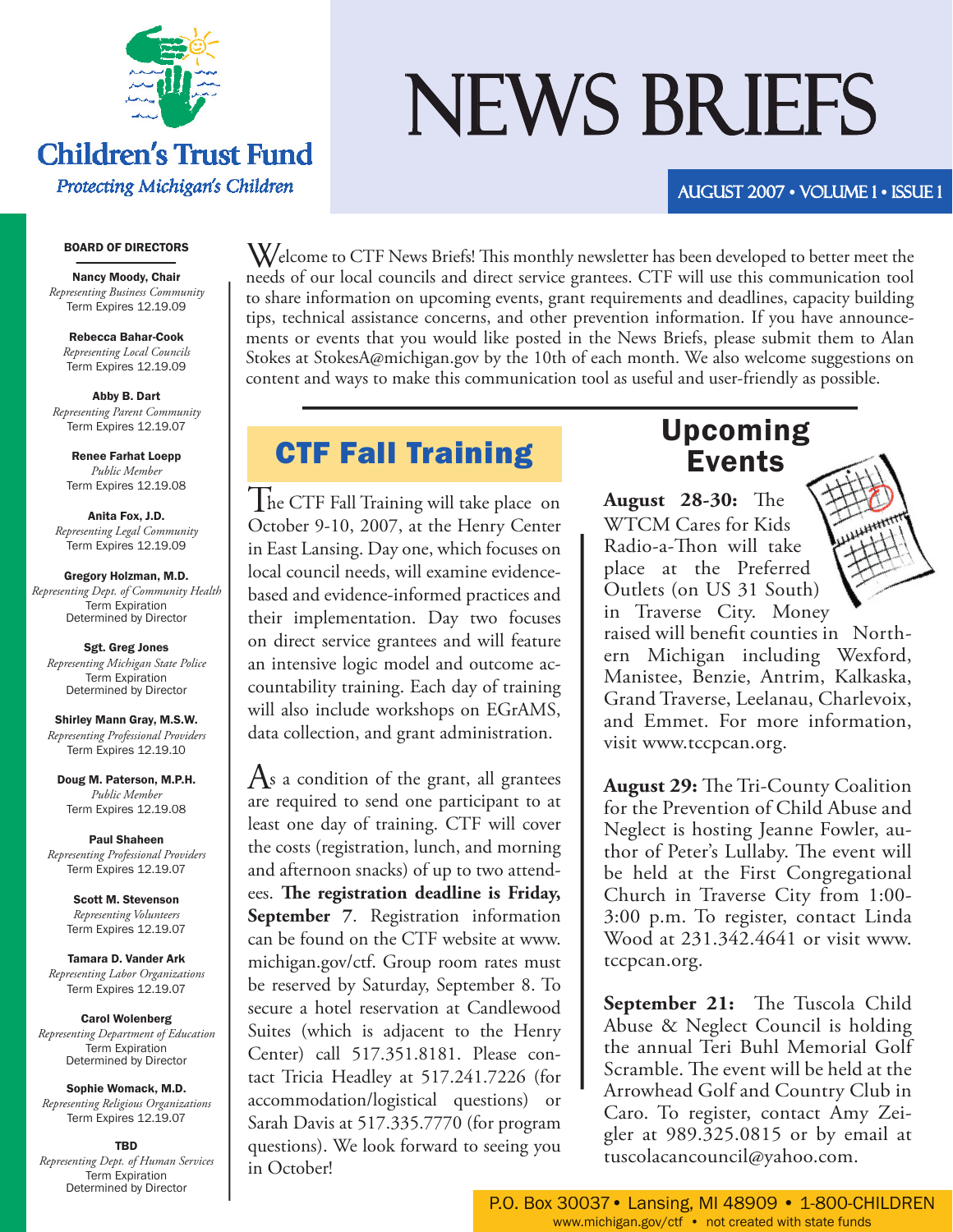# CTF News Briefs

# Work Group Updates

#### Designation Agreement Work Group

This work group has met since mid-May to review and make revisions to the local council designation agreement template (that underwent significant changes in 2006). This group has met seven times over eleven weeks—including meeting with representatives from the Departments of Human Services and Management & Budget—to forge needed revisions. The final draft of the revised version is under review. An update concerning changes will be shared with local councils at the CTF Annual Training on October 9.

Designation agreement work group members include:

Cheryl Krapf-Haddock, Leader – Eaton County CAN Prevention Council Rich Bearup, Co-Leader – CTF Dawn Arwood – CTF Debra Cook – Northwest Council for the Prevention of CAN Suzanne Greenberg – Child Abuse and Neglect Council of Saginaw County Patricia Headley – CTF Mary Kreft – Iosco County Child Protection Council Taryn Mack – Region 1 Upper Peninsula Cindy McCann – Council for Children of Lapeer County Kim Musselman – Antrim County CAN Council Kim Ratulowski – Safe Harbor Children's Advocacy Center Kathy Reed – Northwest Council for

the Prevention of CAN Pat Rosen – CAN Council of Oakland County Robin Stechschulte – Shiawassee Council for CAN Alan Stokes – CTF Janell Thelen - CTF Annemarie Valdez – Child's Hope of Wayne County

#### Education Work Group

The education work group has been meeting since June 2007 to identify the communication and informational needs of CTF local councils. The group has discussed CTF governance and funding, local council tier requirements, communication and training needs, the CTF tax checkoff, the local council orientation manual, and CAP Month.

Although initially formed as a temporary work group, members have found the discussions and action items to be useful and constructive. For example, the work group determined that monthly News Briefs would best meet the communication needs of local councils and direct service grantees. Therefore, the education work group will be ongoing at this point, with a focus on potential statewide awareness and CAP Month 2008 activities. If you are interested in participating in this work group, please contact Richard Bearup (CTF) or Ruth Rockwell (Clinton County Council for the Prevention of Child Abuse & Neglect).

Education work group members include:

Ruth Rockwell, Leader – Clinton County Council for the Prevention of Child Abuse & Neglect Rich Bearup, Co-Leader – CTF Julie Allen – Ingham County Child Abuse Prevention Services Debra Cook – Northwest Council for the Prevention of CAN Sarah Davis – CTF Stephanie Dorey – CTF Suzanne Greenberg – CAN Council of Saginaw County Patricia Headley – CTF Nancy Skula – Care House/Macomb County Child Advocacy Center Alan Stokes – CTF Janell Thelen - CTF Annemarie Valdez – Child's Hope of Wayne County Chris Zenti – CAN Council of Marquette/Alger

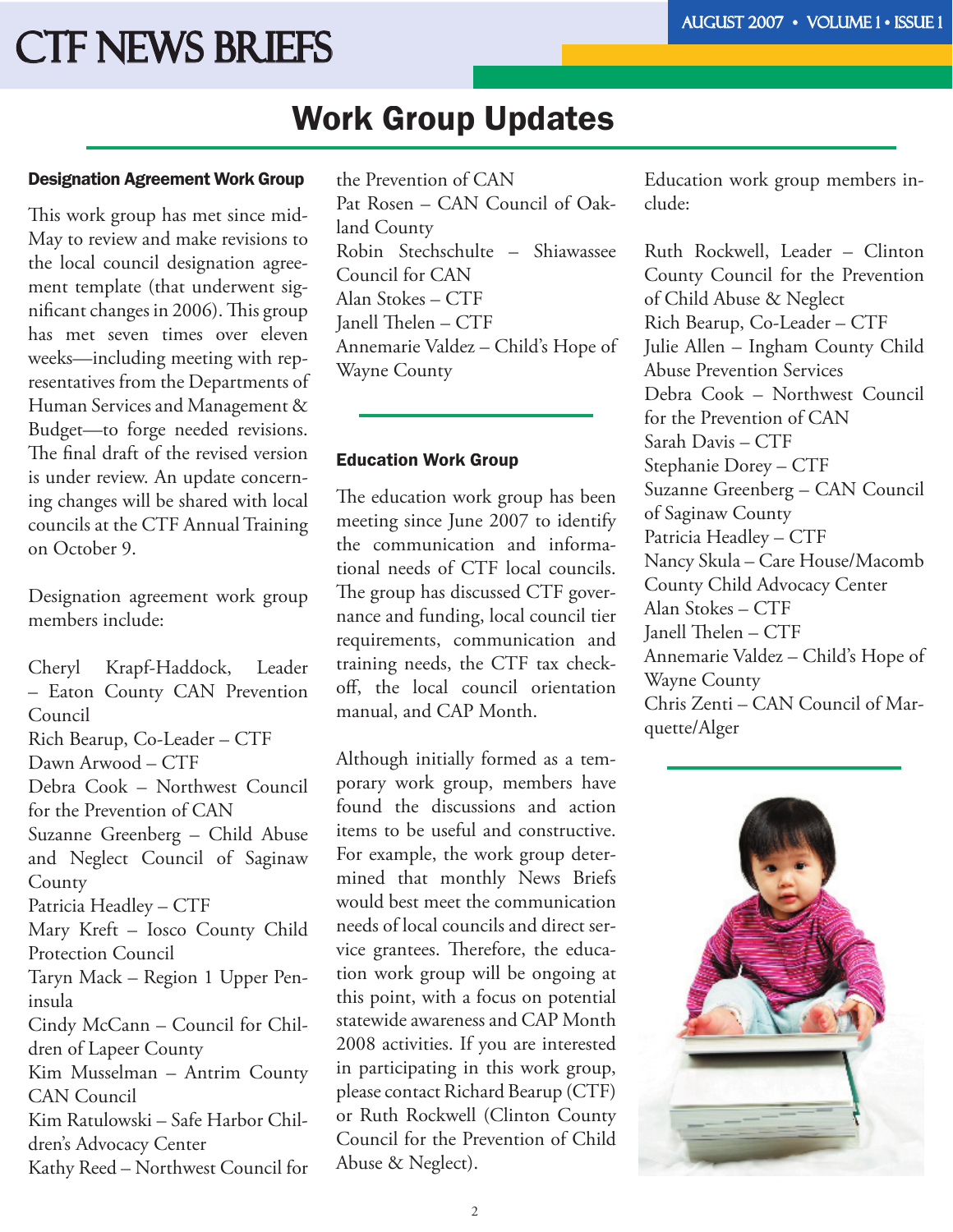# CTF News Briefs

# Work Group Updates, continued

### Capacity Building Work Group

This work group was convened in January 2007 and issued recommendations in June 2007. Recommendations to CTF included: increasing aggregate and individual funding to local councils over the next three years; designating a funding stream separate from designation agreements against which councils seeking to build capacity could apply and compete for funds; intentionally funding local councils at a proportionately higher level than direct service grants for a five-year period; and planning and implementing a mechanism that will move ten Tier I councils to Tier II status by September 30, 2008. These recommendations will be presented by the Executive Director to the Finance, Program, and Fund Development Committees of the CTF Board of Directors this fall.

Capacity building work group members include:

Annemarie Valdez, Chair – Child's

Hope of Wayne County

Rich Bearup, Co-Chair – CTF

Suzanne Greenberg – Child Abuse and Neglect Council of Saginaw County

Patrick McLean – Washtenaw Council for Children

Pam Morrison – Genesee Consortium on CAN

Kim Norton – Sanilac County Child Abuse Prevention Council Pat Rosen – CAN Council of Oakland County Sally Straffon - St. Clair County CAN Council, Inc. Alan Stokes – CTF

### Standards Work Group

The standards work group convened in January 2007 and submitted its recommendations in May 2007. The work group issued a report identifying prevention standards for each local council tier. These recommendations, as listed below, have been presented by the Executive Director to the CTF Board of Directors Program Committee for review and adoption this fall.

Standards for effective prevention programs to be provided by all local councils are:

- Family-centered
- Culturally sensitive and culturally competent
- Offer an early start
- Developmentally appropriate
- Empowerment and strength-based approach
- Flexible and responsive
- Universally available and voluntary
- Comprehensive and integrated
- Easily accessible
- Long-term and adequate intensity

Tier I

- Are community-based
- Link with informal and formal supports

• Build on sound program structure, design, and practices

- Provide data collection and documentation
- Establish outcomes and conduct evaluations
- Have a committed Board of Directors

• Work collaboratively with the community

#### Tier II:

Meet all Tier I standards, plus:

- Provide adequate funding and longrange planning
- Developed through a partnership approach
- Committed, caring staff (optional)

### Tier III:

Meet all Tier I and II standards, plus:

• Committed, caring staff (required)

Standards work group members include:

Dee Obrecht, Chair – Child & Fam-

ily Enrichment Council

Patricia Headley, Co-Chair – CTF

Dawn Arwood – CTF

Suzanne Greenberg – Child Abuse and Neglect Council of Saginaw **County** 

Kim Ratulowski – Safe Harbor Children's Advocacy Center

Taryn Mack – Region 1 Upper Peninsula

Jennifer McMahon – Bay Council for CAN

Kim Musselman – Antrim County CAN Council Alan Stokes – CTF